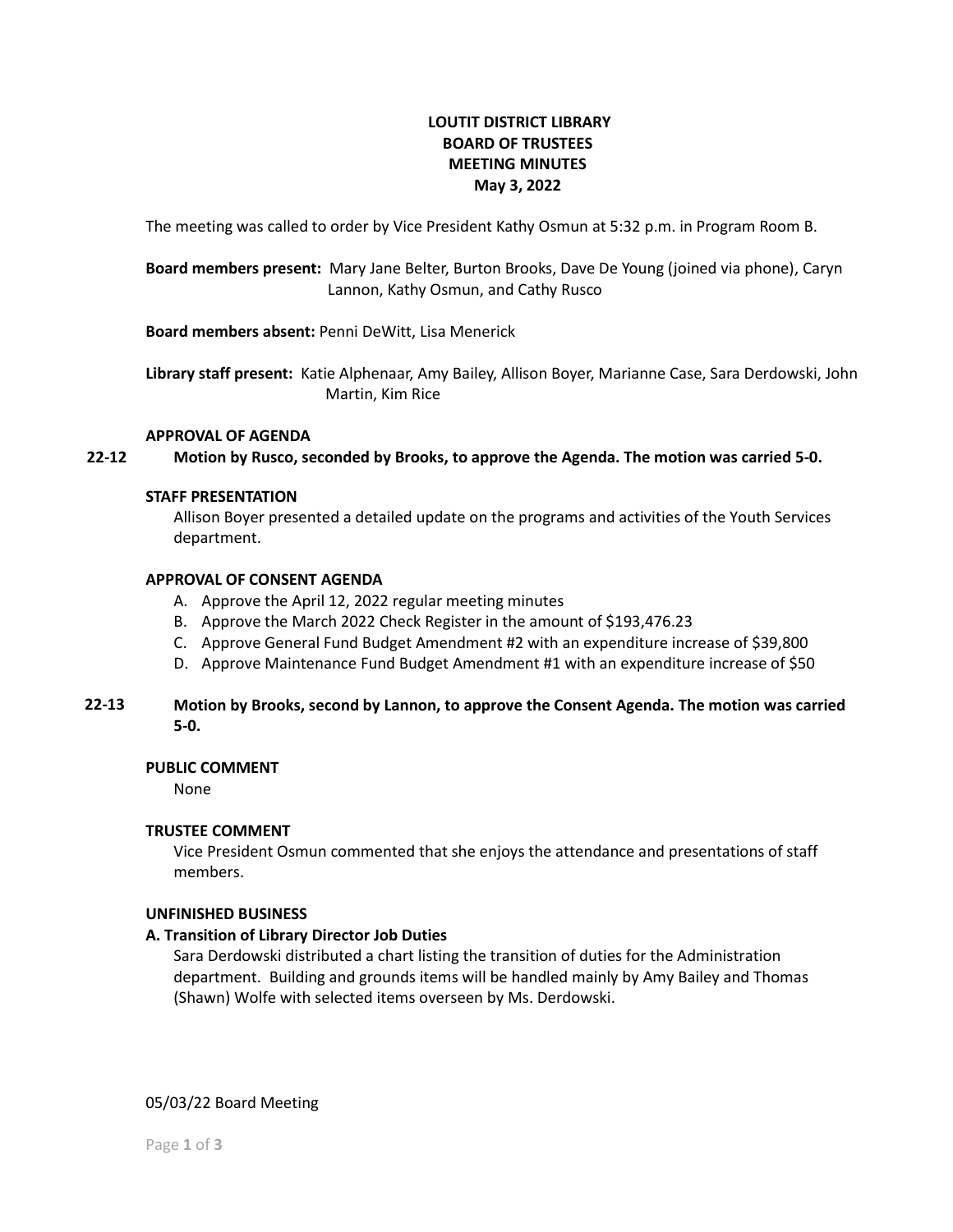### **NEW BUSINESS**

**A. Consideration of a motion to approve revisions to the following job descriptions as recommended by the Personnel Committee:** Executive Director, Library Director, Community Engagement Librarian, Circulation Lead, Genealogy Specialist, Accountant

#### **22-14 Motion by Lannon, seconded by Rusco, to approve the revisions. The motion was carried 5-0.**

**B. Consideration of a motion to increase working hours for two part-time Reference and Information employees from 28 hours per week to 30 hours per week as recommended by the Personnel Committee.**

#### **22-15 Motion by Belter, seconded by Lannon to approve the increase. The motion was carried 5-0.**

### **TREASURER'S REPORT**

The March 31 General Fund, Maintenance Fund, and Debt Service Fund Financial Reports and Bank Account Reports were received and reviewed. Ms. Derdowski reported that there were no unusual items to note and explained that an anticipated payment from Ottawa County would appear on a future financial statement. In response to a question regarding unrealized Maintenance Fund investment gains/losses, she explained that the maturity dates of these investments are, in some cases, years in the future and that she will continue to regularly consult with the funds' investment advisor.

### **COMMITTEE REPORTS**

A. Finance Committee

Minutes from the meeting of April 26, 2022 were reviewed by Trustee Brooks. The Committee is looking forward to the MERS presentation scheduled for May 24 at 4:00 pm.

- B. Building and Grounds Committee No report
- C. Executive Committee Minutes from the April 26, 2022 meeting were reviewed by President De Young.
- D. Policy Committee No report
- E. Personnel Committee

Minutes of the April 27, 2022 meeting were reviewed by Trustee Rusco. She congratulated staff member Kim Rice on being named Circulation Lead.

## **DIRECTOR'S REPORT – JOHN MARTIN**

The written report was received and reviewed. There was discussion about how to best serve teens, as well as discussion about using Central Park for programs during the summer months. Director Martin will draft a letter to the Grand Haven city manager to pass on to their Parks and Recreation Committee inquiring what the permitting and fee requirements for park usage would be.

05/03/22 Board Meeting